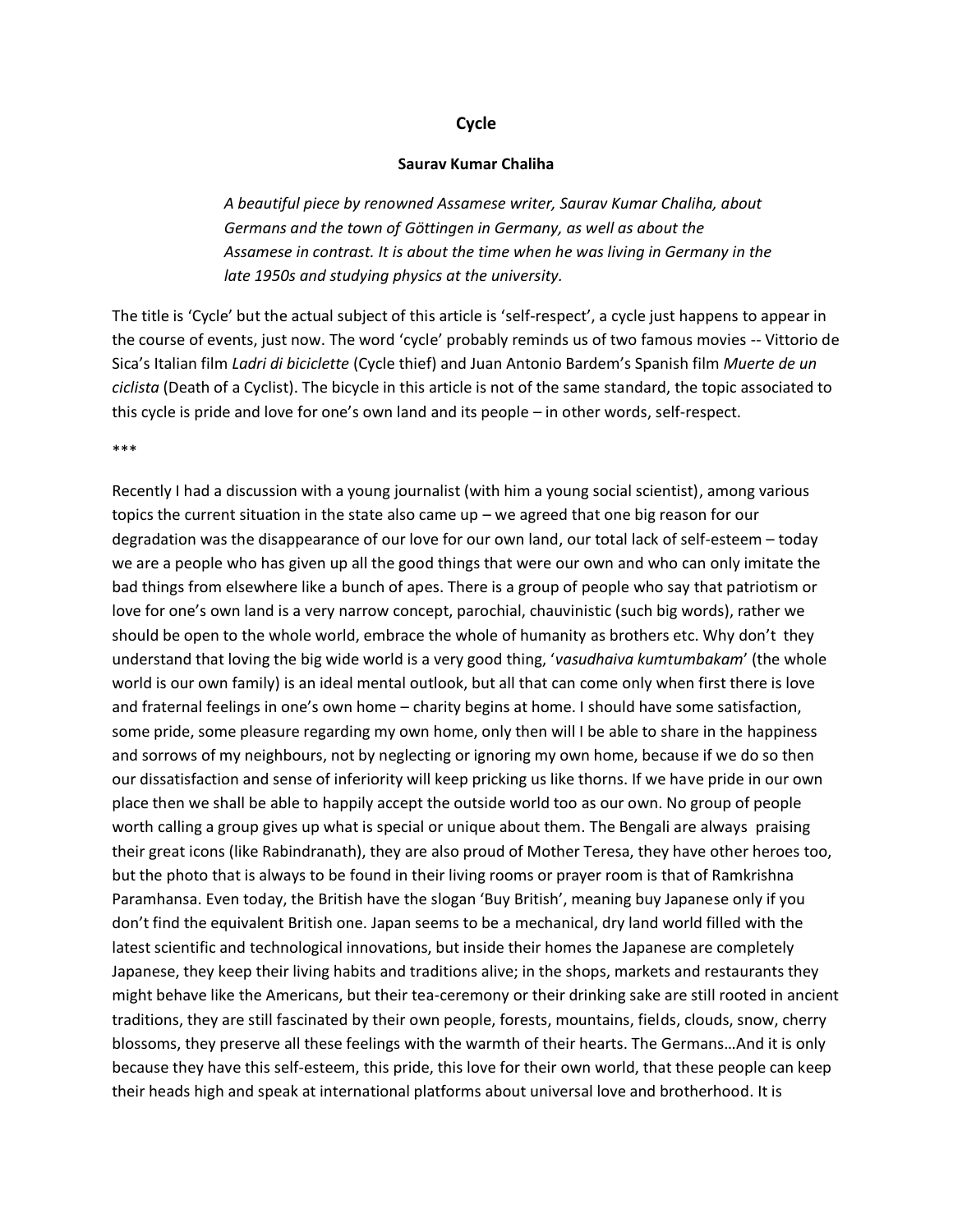because they have this love for their country that they do not imitate others even if they imitate others – they take only the good and try to fit it in with what is their own. And love for one's land brings with it a pride about the good things that are one's own, enthusiasm, enterprise, desire to work harder, and the faith in the traditions and in the rules and regulations that enable our land to move forward in a disciplined manner. They know that the laws of their land protect their own interests, brings security and that is why in developed countries, everyone trusts in the 'rule of the law'. (This we do not have at all, because our laws shield the guilty, so not one has any faith in laws or rules, everyone tries to live the best they can by breaking rules, or by cheating – mainly because of greed, need to make money, and the complete absence of any love for the land they call their own.) One night, when I was in London, I was returning home by car with a British gentleman. He was driving quite fast but then had to stop at a traffic light which had turned red. It was quite late in the night, there was nobody to be seen anywhere, no police, no other cars. I said, 'There is nobody around, we could keep going.' The gentleman replied, 'Oh no, a rule is a rule, you know,' and kept waiting till the light turned yellow and then green. While in Germany, I once boarded a train with a German friend of mine. We were roughly of the same age; we were going to a place about half an hour away. I saw that we were the only two passengers in our cabin. I felt like smoking, I took out a cigarette and was about to light it when my friend told me, 'This is a nosmoking cabin'. In other words, smoking is prohibited in this cabin. He pointed towards a sign that was put on the wall behind me, '*Nichtraucher*' (non-smoker). I did not light my cigarette, but told him 'Yes, that is so, but still, this train will not stop anywhere before another half an hour, no train personnel will come this way, no other passengers will get on – my cigarette will be finished in 10 minutes, I might as well smoke, I really want to.' My friend looked rather surprised but thought it over (perhaps he had never encountered the Indian cheating mentality before), he then put his hand on the sign and tried to pull it; it got dislodged, he turned it over. On the other side was written, '*Raucher*' (smoker). My friend then put the sign back in its place with the side showing '*Raucher*', and told me, 'Yes, you can smoke now.' (I was a young man then, too young to be ashamed of myself or my behavior.)

## \*\*\*

After coming out of the library of Göttingen University I followed the turning of the road to reach the narrow 'Arcade' with a few shops, sitting somewhere there I would have a cup of coffee, then go into a nearby shop to look for tobacco and the tobacco-paper (that means 'mixture' and 'mixture-paper'), to reduce the expenses on cigarettes I am trying to smoke cigarettes that I roll out myself. Just next door to this is a small cycle shop, through the glass one could see a few bicycles, tricycles, bicycle pumps, wheels, saddles, and other accessories (at the back is a room that looks like a workshop, a young mechanic is seen pottering around there doing something, turning a screw, welding something, and such like), I look at the bicycles, I quite like a red bicycle with gears (I had not seen cycles with gears in Assam before), I look at the price-tag and realize that it was beyond my reach. I go away. But sometimes it starts to rain quite hard, then I am forced to stop, I stand in front of the glass-window of the shop, roll a cigarette and keep looking at the bicycle. The owner of the shop comes out (the shop does not have many customers) and stands next to me – middle aged, medium size, balding, bespectacled – "Eh, what a bad time to start raining. It won't stop in a hurry. I also wanted to go out." He starts his conversation in this manner with a few such assorted words. Later when I would stand in front of his shop, he would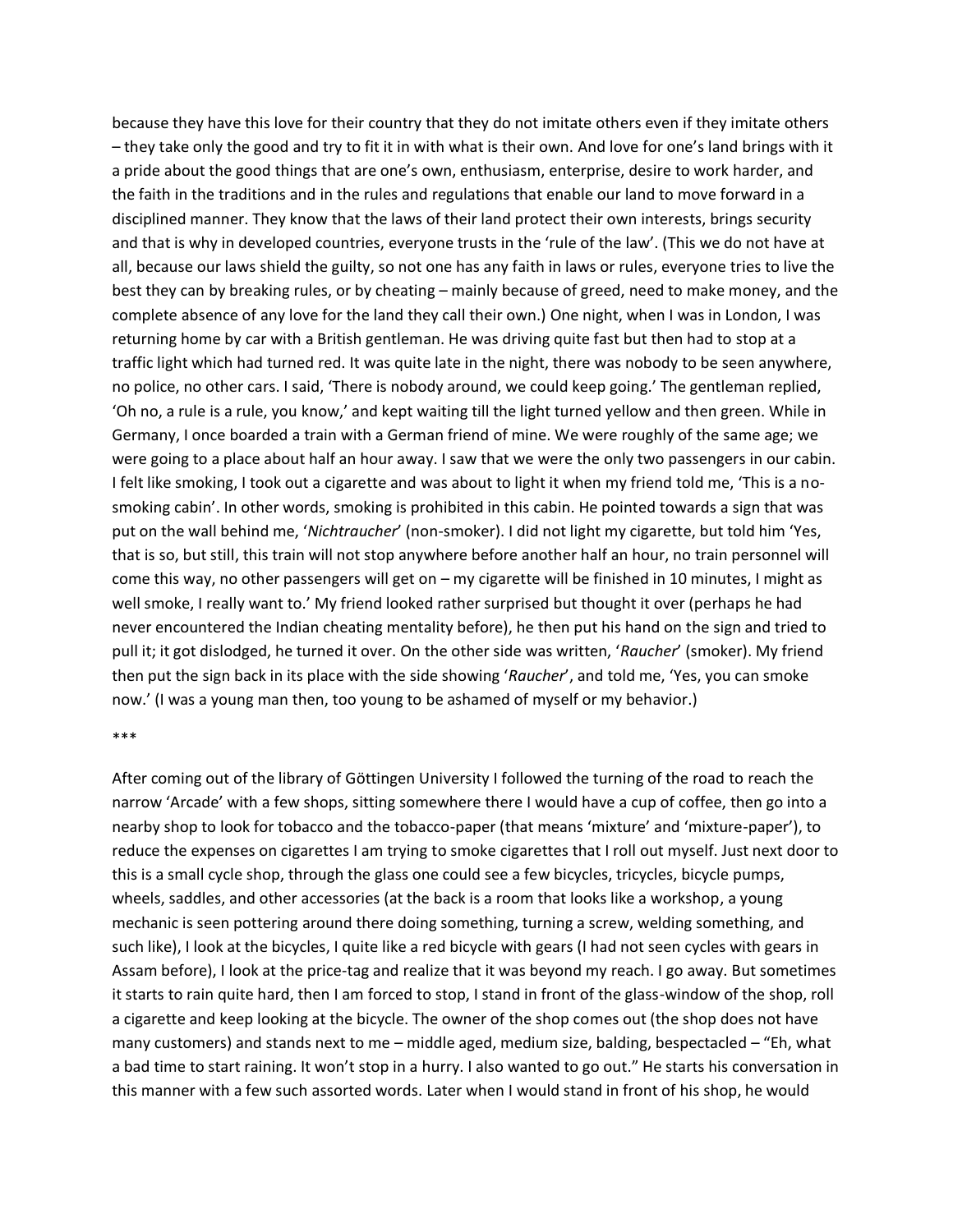come out and greet me. 'How is it going? Hope all is well. Student?"(Göttingen is a small universitytown. Whenever they see new faces, the residents assume that they are university students.) What subject? Oh, Physics. From where are you? India? Yes, I had guessed correctly that you must be an Indian, of course I often mix up Indians and Iranians, but seeing you I had a feeling that no, you are not Iranian, what is your name, if you don't mind? (I am Diederich, Walter Diederich) Nice to meet you – I read a little about India here and there.

In this manner, Herr Diederich asks me questions about India every now and then – Nehru-Gandhi, holy cow (*Heilige Kuh*) and monkeys – I heard that Hindus pray to them, is that true? Varanasi and the holy river Ganges (Ganges? I say, Oh, Ganga – it is not his fault, he has read the name as Ganges and has pronounced it accordingly) – Delhi and New-Delhi, what is the difference? Have I seen the Himalayas, its snow-laden peaks? The Taj Mahal in Agra? (One day he mixed things up and also asked me about the Pyramids – "Oh, I am sorry, of course the Pyramids are in Egypt.") How are you liking your stay here? Quite a lot, I told him. He said, "I am sure you like being here, the simple people of our little town and its friendly atmosphere makes everyone happy – you probably know that the latest designs of cars are created in the research labs of this town, but our people prefer to walk – no unnecessary hurry, no crowded confusion, but there is love in the atmosphere, friendliness, life (I was reminded that in the Ratskeller (Town Hall cellar) the thoughts of the students are written: 'There is no life outside Göttingen' (*Extra Göttingen non est vita*). In this little pretty village enclosed with forests and plants needed for scientific research, are also industries producing optical instruments and micro-instruments that individuals have established through their own sweat and toil. One of the best theater houses 'Deutsches Theater'. The university is more than two hundred years old<sup>1</sup> and can boast of several world renowned scholars and scientists, but even they behave in a most normal manner, without any affectation. Many Nobel laureates work at the university; hundreds of students come from around the world with lots of hope and enthusiasm to study here; their youth and activity keeps the city alive and throbbing with their *Joie de vivre* – very well, where do you stay?

I replied. Beyond the railway station, across the river Laine, at the other end of town – almost village but the room is cheap and also very convenient – the nearest bus stop is only about 300 metres away—from there to the Weenderstrasse in the city centre takes another half an hour – quite some time is used up – quite some money is also used up in travelling up and down – I am thinking of buying myself a monthly card.

"I suppose you cycle? (Of course.) Then why don't you do one thing – why don't you buy a bicycle? Our university students all move around with bikes, then you have no hassle with buses, there are also no expenses, you can wherever you wish whenever you want to, no problem with parking etc. and what more should I tell you – cycling does not cause any pollution, it is also good exercise, the body remains fit…"

l

 $^{1}$  Göttingen University was founded in 1737 (added by the translator)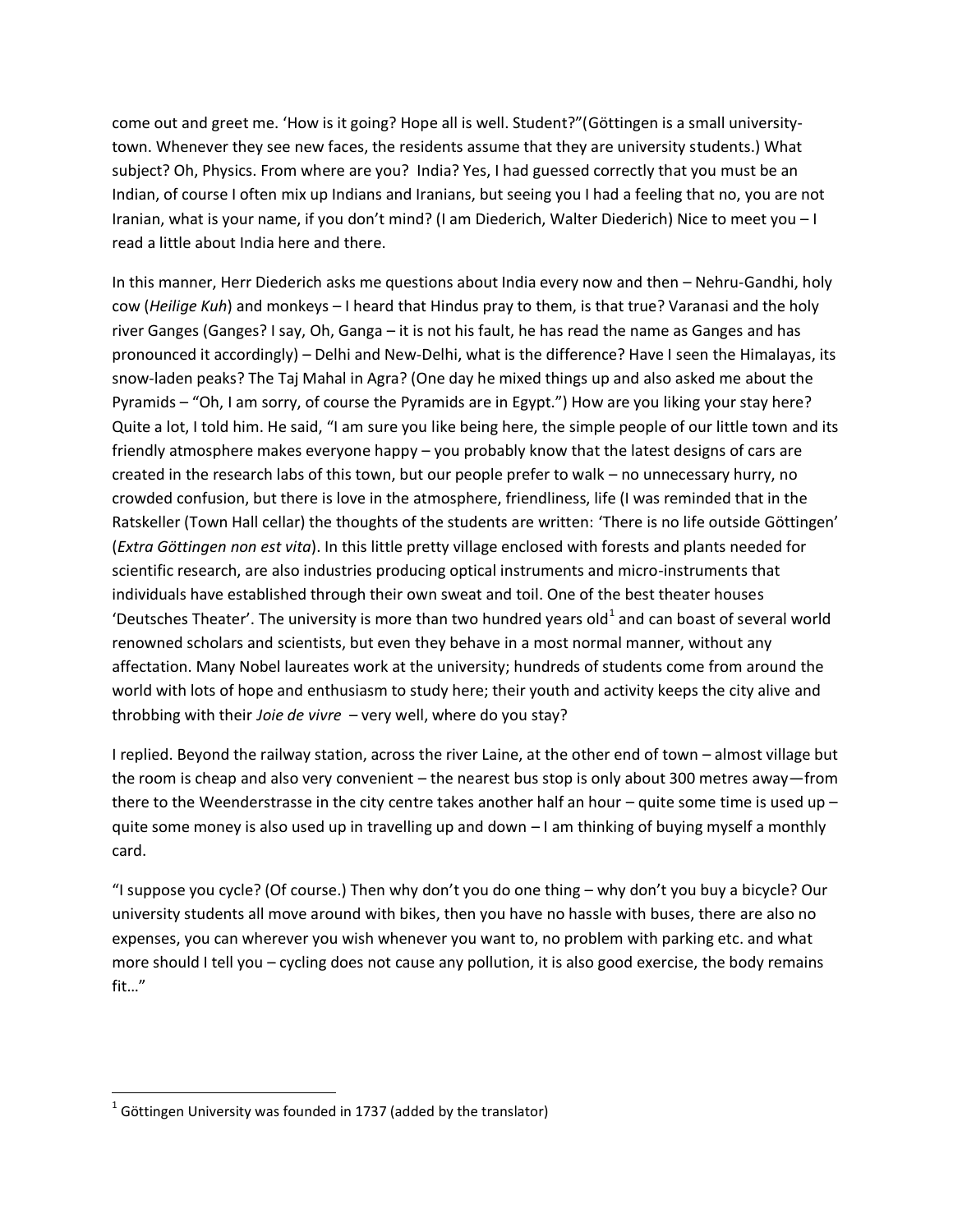"Yes, I also think sometimes about buying a bicycle – what you say is correct – many of my acquaintances move about with bikes – but it costs a lot of money to buy a new bicycle, I cannot afford it."

"You can make do even without a new bicycle – of course I do not sell used bicycles, but I do know some people who do, if you wish…"

"No, I do not have faith in second hand things. If I ever buy a bicycle, it will be a new one, someday."

"Why someday? You can have one now. I can give you one at very easy instalments, you will not feel the pinch."

I live in the world of my thoughts, sometimes I get quite fed up with his chatter, I go away hurriedly. Today also I was rather impatient, I said, "No, that will not do, how will I keep reminding myself of instalments all the time, moreover I am not sure how much longer I will stay here – no, someday when I can afford it, I will buy one."

But Herr Diederich was insistent, said, "What is the amount you can afford? I mean, what is your upper limit?"

This time I was really annoyed, I had no interest whatsoever in continuing this discussion about bicycles, but the gentleman doesn't seem to understand, I told myself that I could stop this discussion by giving him an absurd, ridiculous answer, I replied, "Something like, say 10 marks."

[I have seen the price tags on the bicycles in the shop – I guessed that the price of the cheapest and most ordinary model would be close to a 100 marks, the price of the more fancy ones with gears and other accessories go up quickly in steps of 50-100 marks, at that time, as far as I can remember, the exchange rate was 100 rupees for almost 88 marks, that is, 1 mark was equivalent to about 1 rupee 14 paisa (something like that).]

" Ten marks!" Herr Diederich stopped, putting his hand on this chin he looked at me, "Ten Marks?" A smile appeared on his face, he said, "Wow, you know how to be funny…"

"That was not a joke," I answered sternly, "Ten marks. Okay, Good bye (*Auf Wiedersehen*/ Till we meet again)," I walked away giving him no chance to respond.

I was a little unhappy after getting back to my room -- did I misbehave with the gentleman? So the next day I went back to his shop (although that day I did not need to buy any tobacco). I saw that no, Herr Diederich smiled at seeing me and called out, " Hello Herr X, *Guten Tag* (Good Day), do come in." He took me inside and made me sit down, and said, "I have thought about your proposal in the meanwhile, it can be done, I can give you a bicycle for 10 marks."

"What? This time it looks as if it is your turn to be funny."

"No, no, it is not a joke, I am speaking seriously. Of course we can take the whole thing to be a joke – a comedy, once in a while it is also good to play a comedy, what do you say?"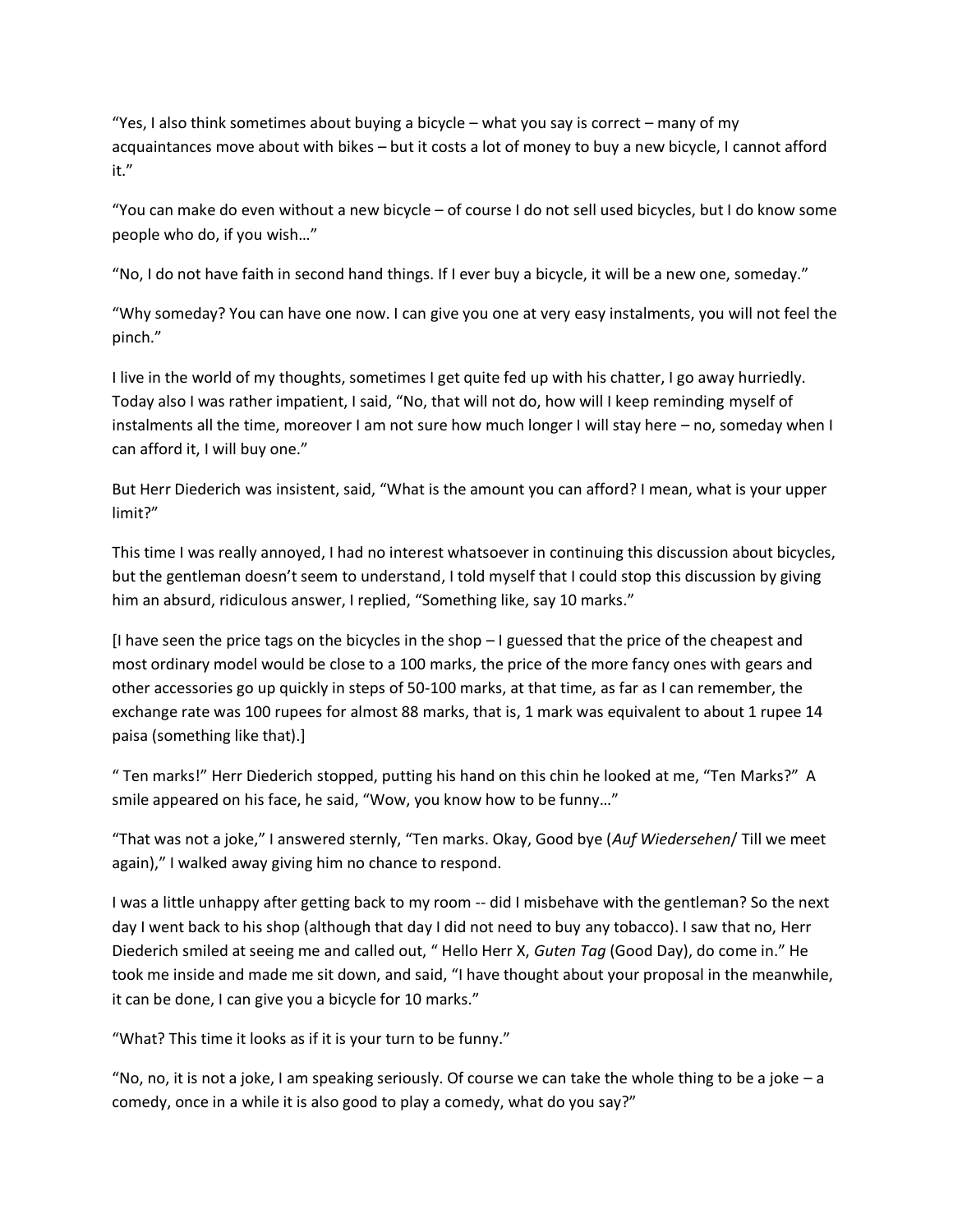Saying this he explained to me his plan in detail. He had tried to figure out if it was actually possible to construct a bicycle with ten marks. He felt that it was not entirely impossible, he remembered that there were many old parts of many bicycles in his workshop, frame, wheels, handle, chain, break, nuts and bolts – all those things will never be put to any use, they were just lying in the rubbish heap waiting to be disposed off (he had thought he would sell them as metal) – he had more or less all that was required to construct a bicycle, perhaps he would have to buy one or two small things – yes, he thinks in all he would be able to manage within ten marks – he and Hans (his apprentice) could construct a bicycle that would work within that amount, of course it won't be a very comfortable and smooth vehicle, but "You are a young man. You do not need comfort. You will get used to it in a couple of days."

I was stunned, said," Many thanks, Herr Diederich, really many thanks, but you must have understood, I was only joking. I had not expected that you would take so much trouble just for such a silly jest of mine."

"No, no, it is nothing like that," Herr Diederich replied in a happy tone. "The thing is like this  $-$  you see Herr X, you have come from very far away to our university, it is a matter of great joy for us, students come from all over the world to our university – these students are our welcome guests, they come and go back carrying nice memories of Göttingen, you have also come, we wish that good memories of Göttingen also remain in your mind – you are looking for a bike within ten marks, Göttingen should be able to give you that."

He continued that he had no doubt that even without this bicycle I would never forget about Göttingen, because our city is small but beautiful, its weather is good and it natural beauty is very charming, "Have I been to the outskirts of the city? With the bike you will also be able to go to those places – you will see, you will like it very much." Göttingen is singularly beautiful, many hued trees and plants, flowers and birds, gurgling brooks, wide open fields, clean air, open sky, picturesque small villages and towns, farmers huts, here and there a few schools….

All that is true, I said. I have gone a few times to the neighbouring countryside with my friends, it is really very beautiful – of course (I could not stop adding) from where I come, Guwahati, the capital of the state called Assam in India, Guwahati is also a very pretty city, actually the whole of Assam is incredibly beautiful – of course Göttingen is also pretty, but in a different way. "Yes, that must be certainly true," Herr Diederich responded, "*Das kann ich wohl glauben* (I can well believe that)," I have also read that the natural landscape of India is incomparable.

Anyway (he said) he would try to keep the cost of constructing the cycle to ten marks – but a few things will certainly need to be bought, for instance, although he could use old tyres he would need to change the tubes – perhaps the cost will cross the ten mark limit because of a certain essential thing – I hope you will consider it to be something that you bought at your own fancy – "how much more?"

"One mark."

"One mark? Of course, that is not a big deal. Whether it is ten marks or eleven does not make any difference, but what is the extra thing?"